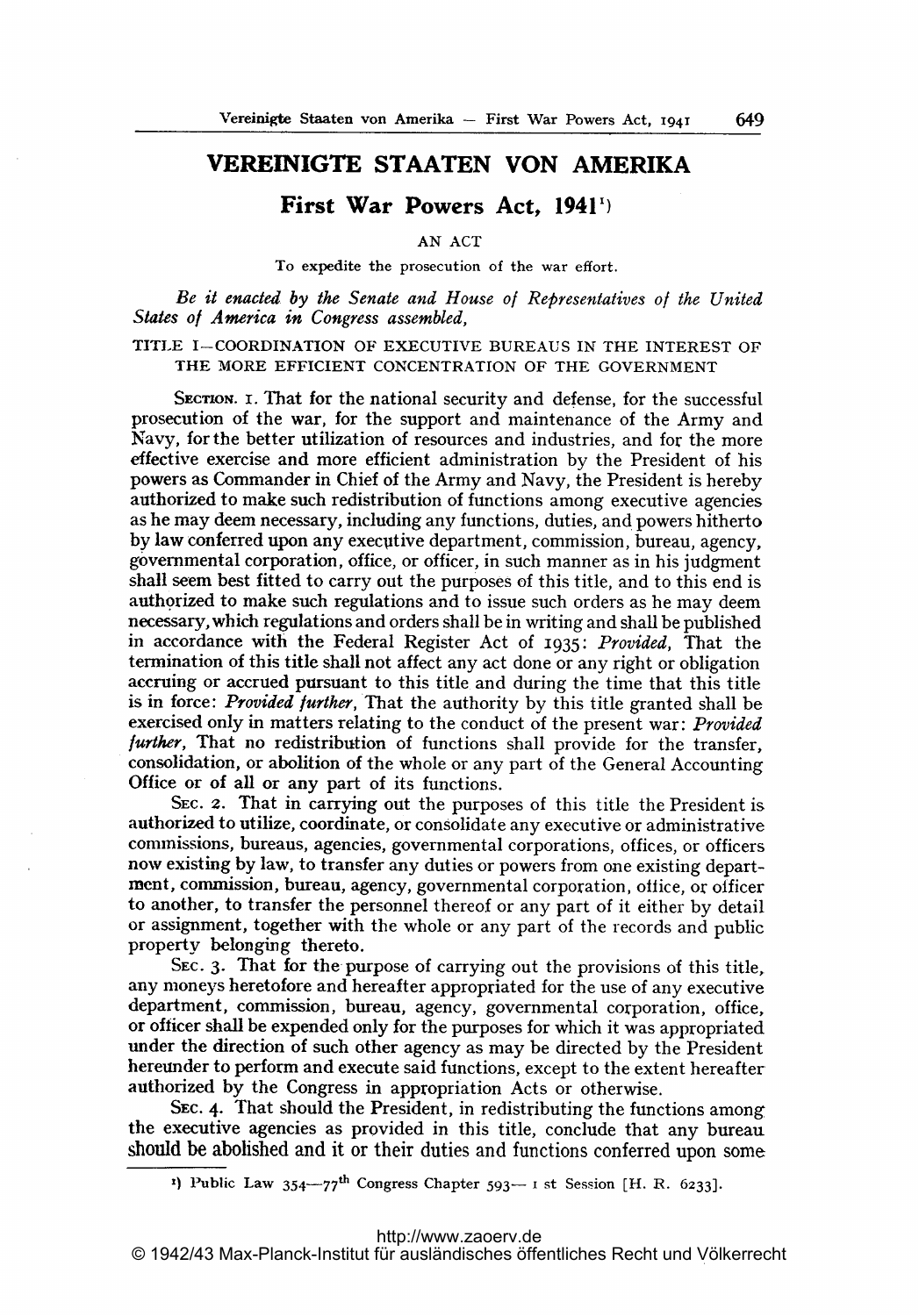other department or bureau or eliminated entirely, 'he shall, report his conclusions to Congress with such recommendations as he may deem proper.

SEC. 5. That all laws or parts of laws conflicting with the provisions of this title are to the extent of such conflict suspended while this title is in force.

Upon the termination of, this title all executive or administrative agencies, governmental corporations, departments, commissions, bureaus, offices, or officers shall exercise the same functions, duties, and powers as heretofore or as hereafter by law may be provided, any authorization of the President under this title to the contrary notwithstanding.

#### TITLE 11-CONTRACTS

SEC. 201. The President may authorize any department or agency of the Government exercising functions in connection with the prosecution of the war effort, in accordance with regulations prescribed by the President for the protection of the interests of the Government, to enter into contracts and into amendments or modifications of contracts heretofore or hereafter made and to make advance, progress and other payments thereon, without regard to the provisions of law relating to the making, performance, amendment, or modification of contracts whenever he. deems such -action would facilitate the prosecution of the war: Provided, That nothing herein shall be construed to authorize the use of the cost-plus-a-percentage-of-cost system of -contracting: Provided further, That nothing herein shall be construed to authorize any contracts in violation of existing law relating to limitation of profits: Provided further, That all acts under the authority of this section shall be made a matter of public record under regulations prescribed by the President and when deemed by him not to be incompatible with the public interest.

#### TITLE 111-TRADING WITH THE ENEMY

SEC. 301. The first sentence of subdivision (b) of section <sup>5</sup> of theTrading With the Enemy Act of October 6, 1917 (40 Stat. 411), as amended, is hereby amended to read as follows:

"(i) During the time of war or during any other period of national emergency declared by the President, the President may, through any agency that he may designate, or otherwise, and under such rules and regulations .as he may prescribe, by means of instructions, licenses, or otherwise

"(A) investigate, regulate, or prohibit, any transactions in foreign exchange, transfers of credit or payments between, by, through, or to any banking institution, and the importing, exporting, hoarding, melting, or earmarking of gold or silver coin or bullion, currency or securities, and

"(B) investigate, regulate, direct and compel, nullify, void, prevent or prohibit, any acquisition holding, withholding, use, transfer, withdrawal, transportation, importation or exportation of, or dealing in, or exercising any right, power, or privilege with respect to, or transactions involving, any property in which any foreign country or a national thereof has any interest,

by any person, or with respect to any property, subject to the jurisdiction -of the United States; and any property or interest of any foreign country or national thereof shall vest, when, as, and upon the terms, directed by the President, in such agency or person as may be designated from time to time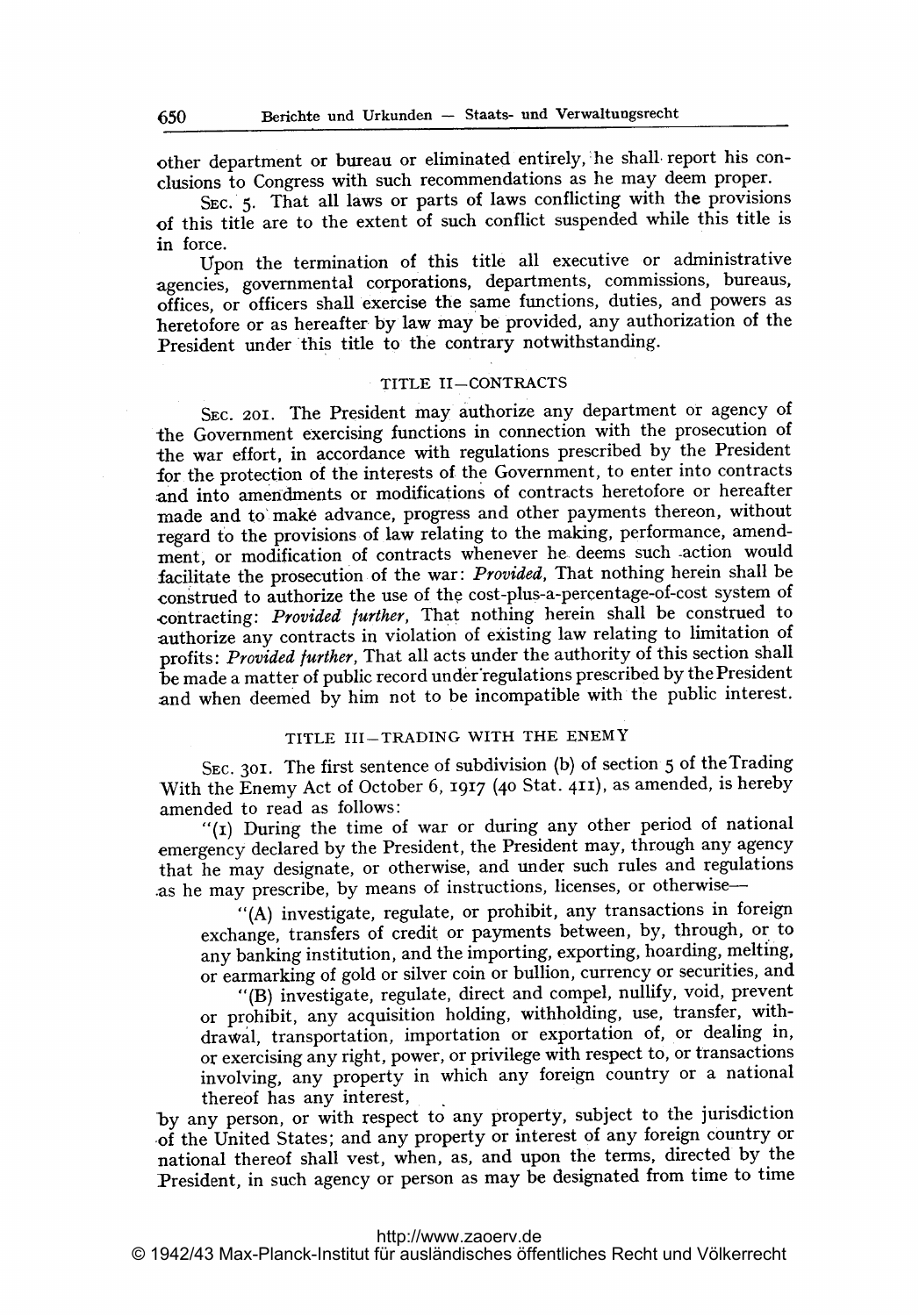by the President, and upon such terms and conditions as the President may prescribe such interest or property shall be held, used, administered, liquidated, sold, or otherwise dealt with in the interest of and for the benefit of the United States, and such designated agency or person may perform any and all acts incident to the accomplishment or furtherance of these purposes; and the President shall, in the manner hereinabove provided, require any person to keep <sup>a</sup> full record of, and to furnish under oath, in the form of reports or -otherwise, complete information. relative to any act or transaction referred to in this subdivision either before, during, or after the completion thereof, or relative to any interest in foreign property, or relative to any property in which any foreign country or any national thereof has or has had any interest, -or as may be otherwise necessary to enforce the provisions of this subdivision, and in any case in which a report could be required, the President may, in the manner hereinabove provided, require the production, or if necessary to the national security or defense, the seizure, of any books of account, records, contracts, letters, memoranda, or other papers, in the custody or control of such person; and the President may, in the manner hereinabove provided, take other and further measures not inconsistent herewith for the enforcement -of this subdivision.

"(2) Any payment, conveyance, transfer, assignment, or delivery of property or interest therein, made to or for the account of the United States, or as otherwise directed, pursuant to this subdivision or any rule, regulation, instruction, or direction issued hereunder shall to the extent thereof be a full acquittance and discharge for all purposes of the obligation of the person making the same; and no person shall be held liable in any court for or in respect to anything done or omitted in good faith in connection with the administration of, or in pursuance of and in reliance on, this subdivision, or any rule, regulation, instruction, or direction issued hereunder.

"(3) As used in this subdivision the term 'United States' means the United States and any place subject to the jurisdiction thereof, including the Philippine Islands, and the several courts of first instance of the Commonwealth of the Philippine Islands shall have jurisdiction in all cases, civil or criminal, arising under this subdivision in the Philippine Islands and con current jurisdiction with the district courts of the United States of all cases, civil or criminal, arising upon the high seas: Provided, however. That the foregoing shall not be construed as a limitation upon the power of the President, which is hereby conferred, to prescribe from time to time, definitions, not inconsistent with the purposes of this subdivision, for any or all of the terms used in this subdivision."

SEC. 302. All acts, actions, regulations, rules, orders, and proclamations heretofore taken, promulgated, made, or issued by, or pursuant to the direction of, the President or the Secretary of the Treasury under the Trading With the Enemy Act of October 6, <sup>1917</sup> (40 Stat- 411), as amended, which would have been authorized if the provisions of this Act and the amendments made by it had been in effect, are hereby approved, ratified, and confirmed.

SEC. 303. Whenever, during the present war, the President shall deem -that the public safety demands it, he may cause to be censored under such rules and regulations as he may from time to time establish, communications by mail, cable, radio, or other means of transmission passing between the United States and any foreign country be may from time to time specify, or which may be carried by any vessel or other means of transportation touching

<http://www.zaoerv.de>